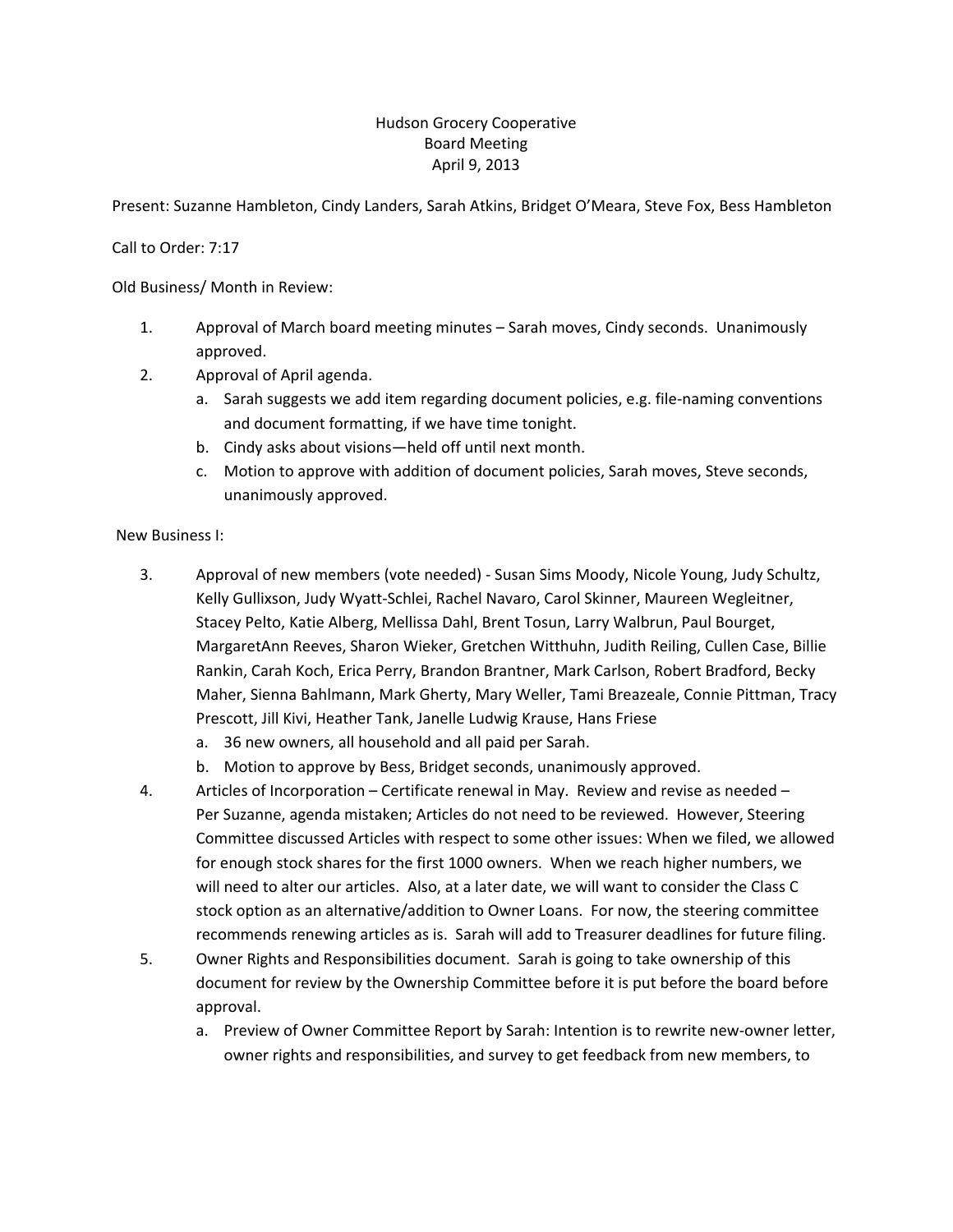energize them and encourage them to spread the word. New owner packet will also include business cards for owners to pass on. Cindy shares language from Seward co-op mission statement.

## Board Reports:

- 6. President
	- a. Suzanne shared draft 3-year timeline. This is based on start-up timelines from other co-ops, to give us an idea of what is ahead of us and the approximate order of events that need to happen. Sarah asks how this document is to be managed, and notes that committee chairs should be responsible for referring back to this document and keeping it up to date with their committee. Discussion of document management and track-changes options; we will stick with Google Drive for now as means of sharing this document so that we can all see and make changes. Further discussion to be included in document policies discussion. Regarding the timeline, each committee chair is charged to review their column for the next board meeting.
	- b. Suzanne notes the *Hudson Observer* article had the wrong domain name, so we bought that domain name and redirected it to the correct website. That domain is hudsongrocerycooperative.org.
- 7. Vice President
	- a. No items to report.
- 8. Treasurer
	- a. Sarah reports that we have little over \$7800 cash on hand. Regarding the books, we are able to autopilot processing of new members, and all going smoothly although still one minor \$50 disparity to be accounted for.
	- b. We previously discussed via email the time put in by volunteer Tracy and possibility of gift ownership; although the board cannot gift an ownership share per our bylaws, we discussed individually contributing toward this as a thank-you gift. Also discussion of utilizing Tracy in the future as a contractor for pay, and possibility of looking for other volunteers to assist with bookkeeping in the future.
- 9. Secretary
	- a. No items to report.
- 10. Other Directors
	- a. Steve did not have a chance to look into Nation Builder software/online collaboration, so we'll save that for a future meeting.

## Committee Reports

- 11. Steering
	- a. In addition to timeline, we discussed notecards and approved a stationery design.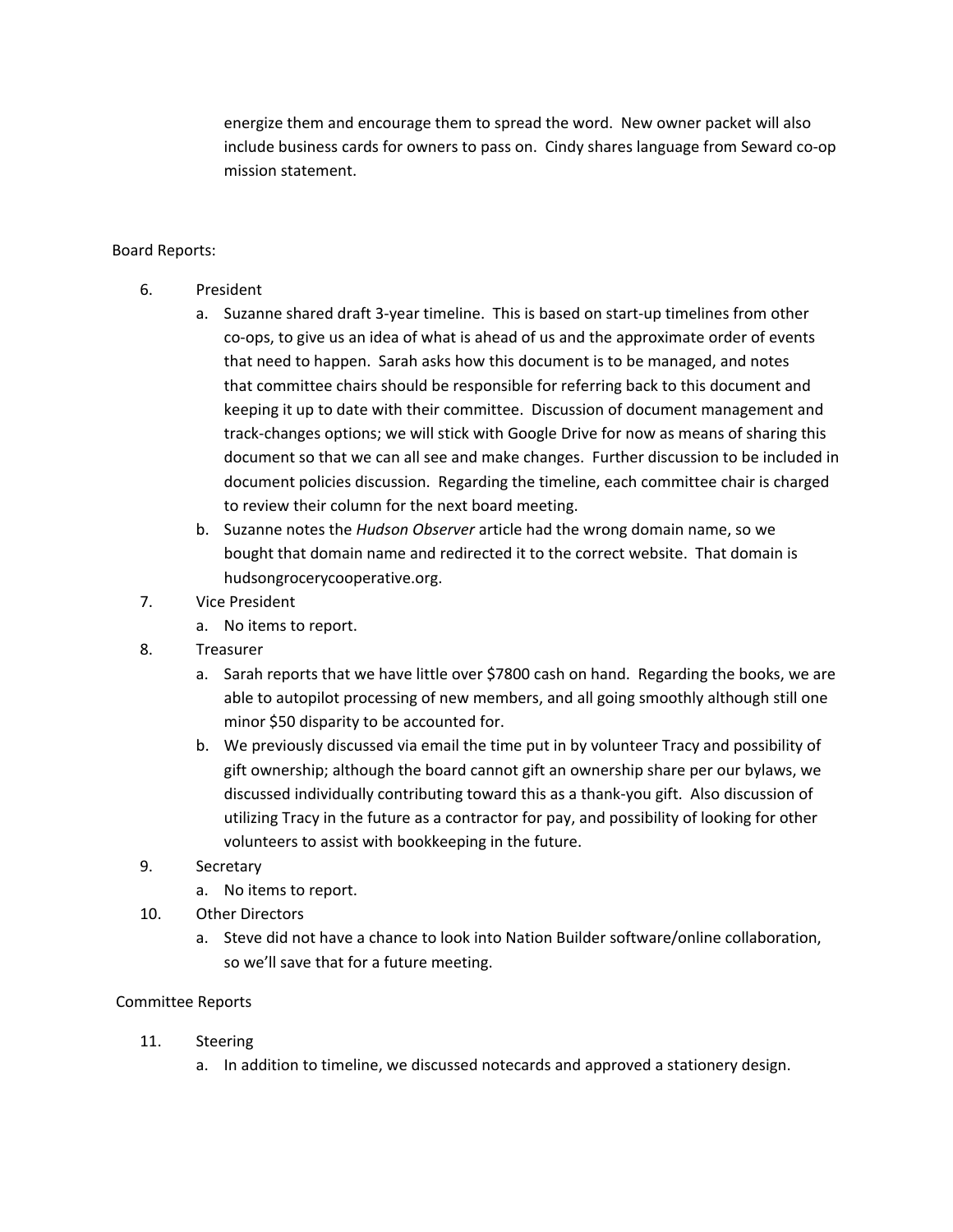- b. At UCUR conference, other people raised issues to us regarding selling stock across state lines, which appears to originate from limitations under federal securities law to remain exempt from filing. Bess recommends that we get a legal opinion on this issue if it comes to having to meet federal securities filing requirements. Discussion of other co-ops in the area, particularly River Market, who likely have had to cope with this issue. Also some discussion of taxable transactions and tax law requirements.
- c. Looking into market study. Suzanne will be talking with CDS's Marilyn Scholl. Fundraising will be needed, and the Fundraising Committee will address that; brief discussion of community foundation grants as an option.
- 12. Marketing
	- a. We are still working on trifold brochures.
	- b. Home party scheduled in mid-May.
	- c. 60 New Owners in 60 Days drive is going well, averaging one a day new sign-ups. Newsletter will go out this week with another plug, and last week in April we'll be sending an email to owners asking them to get the word out. Steve suggests utilizing contact list from Chamber of Commerce, either direct mail or email list. Also possibility of putting a blurb in their member-to-member newsletter. We'll start with the latter approach, and reserve direct email for the future.
	- d. Suzanne will no longer be able to attend daytime networking events. Downtown Retail Committee meets second Wednesday 8:45am-10:00am; Sarah will take over this, and Steve may also be able to attend periodically. Sarah asks about Leads, Chamber networking group, which meets every Tuesday at 7:00pm; Suzanne notes there's an annual fee for this group, on the order of \$40 per year; we'll table this one for now as well.
	- e. Sarah raises question of final logo design. Suzanne will circulate that and update on Google Drive.
	- f. 100-Member Party at American Sky recap. We got six new members at that meeting, plus about a dozen who saw the *Hudson Observer* article. Email recap by Suzanne captured the energy and success of the evening
		- i. Concern repeated by party-goers that they don't want to join while we don't yet have a location. Discussion of responses to this—that owners' input is of greater value, and that no matter where final store will be, it will be offering the food options we are all looking for.
		- ii. Looking ahead to possible anniversary celebration and future events. As a summer venue, discussion of outdoor location like Prospect Park or by the river, the Phipps, the marina, or other possible commercial venues. Also discussion of pot luck versus catering, and possibly asking for donations from local restuarants.
- 13. Finance & Fundraising
	- a. First committee meeting was April 8. Jill Burchill has volunteered on this committee and will bring a lot to the table. Worked on committee charter, which Jill will draft and